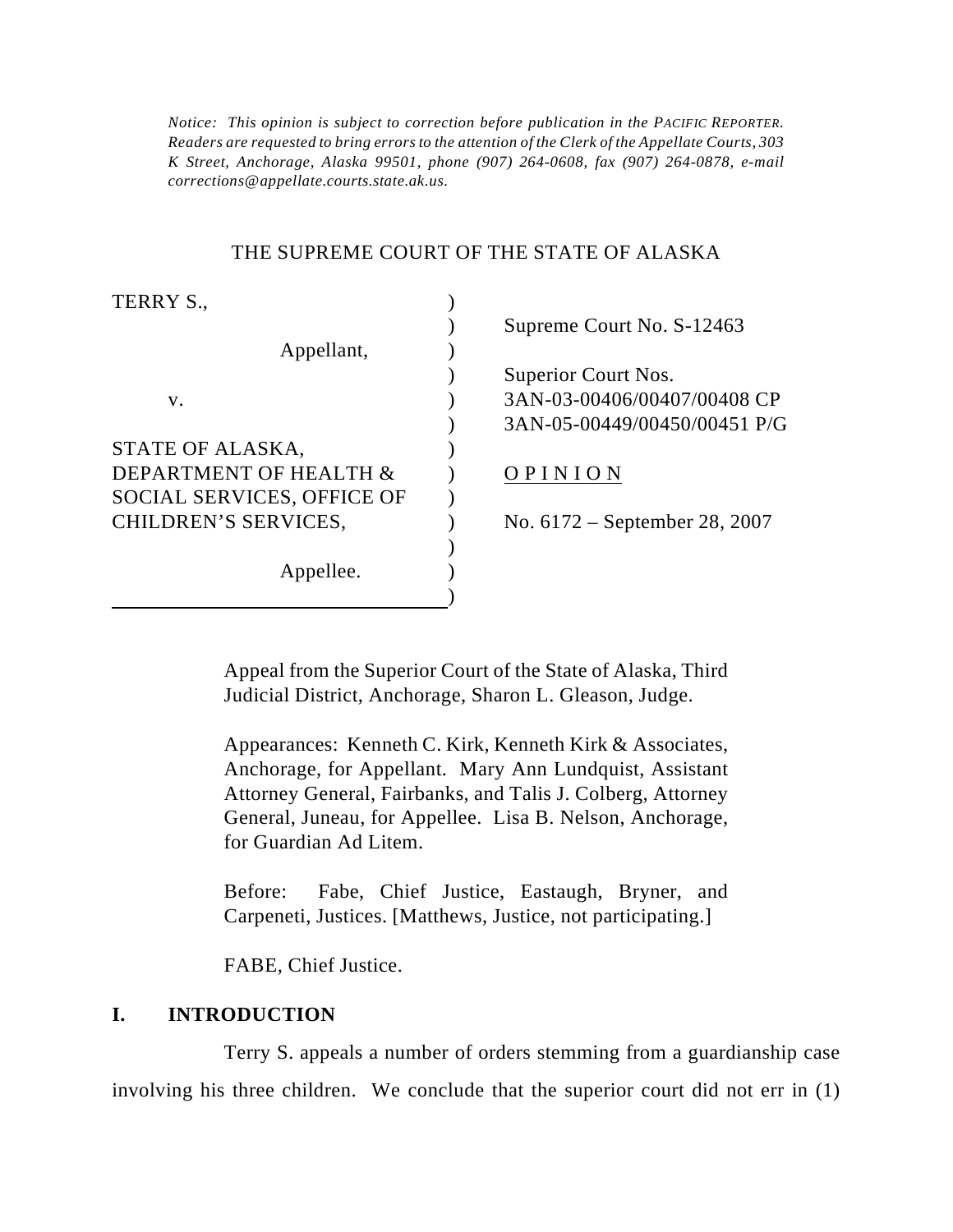rejecting Terry's motion to disqualify the superior court judge presiding over the case; (2) finding by clear and convincing evidence that Terry's continued custody of the children would result in serious emotional or physical damage to the children; (3) requiring Terry to participate in sex offender treatment before being allowed visitation with his children; or (4) failing to apply the "beyond a reasonable doubt" standard to its findings. We therefore affirm the superior court's decisions and orders in all respects.

## **II. FACTS AND PROCEEDINGS**

### **A. Facts**

Terry S. and Veronica L. had three daughters together. At the time this appeal was briefed, the oldest daughter, Jodi L., was sixteen years old; Tania L. was twelve; and Bobbi L. was eight.<sup>1</sup> All three children are Indian children within the meaning of the Indian Child Welfare Act.

The family life of Terry, Veronica, and their children was tumultuous. Terry and Veronica's relationship was "on again off again." The children lived with both parents, together and separately, moving frequently and often unexpectedly. There were multiple allegations that both parents had engaged in substance abuse and that Terry had engaged in domestic violence. On three separate occasions, Veronica filed for restraining orders against Terry. And, most relevant to this appeal, on May 28, 2003, the eldest daughter, Jodi, reported that Terry had sexually abused her. According to Jodi, Terry molested her two times, warning her each time that her mother would be harmed or die if Jodi told anyone about the incidents. Terry denied and continues to deny that these incidents occurred.

On September 5, 2003, Veronica died unexpectedly. On the same day, the Office of Children's Services (OCS) took emergency custody of all three children and

**1**

We use pseudonyms for all family members to protect their privacy.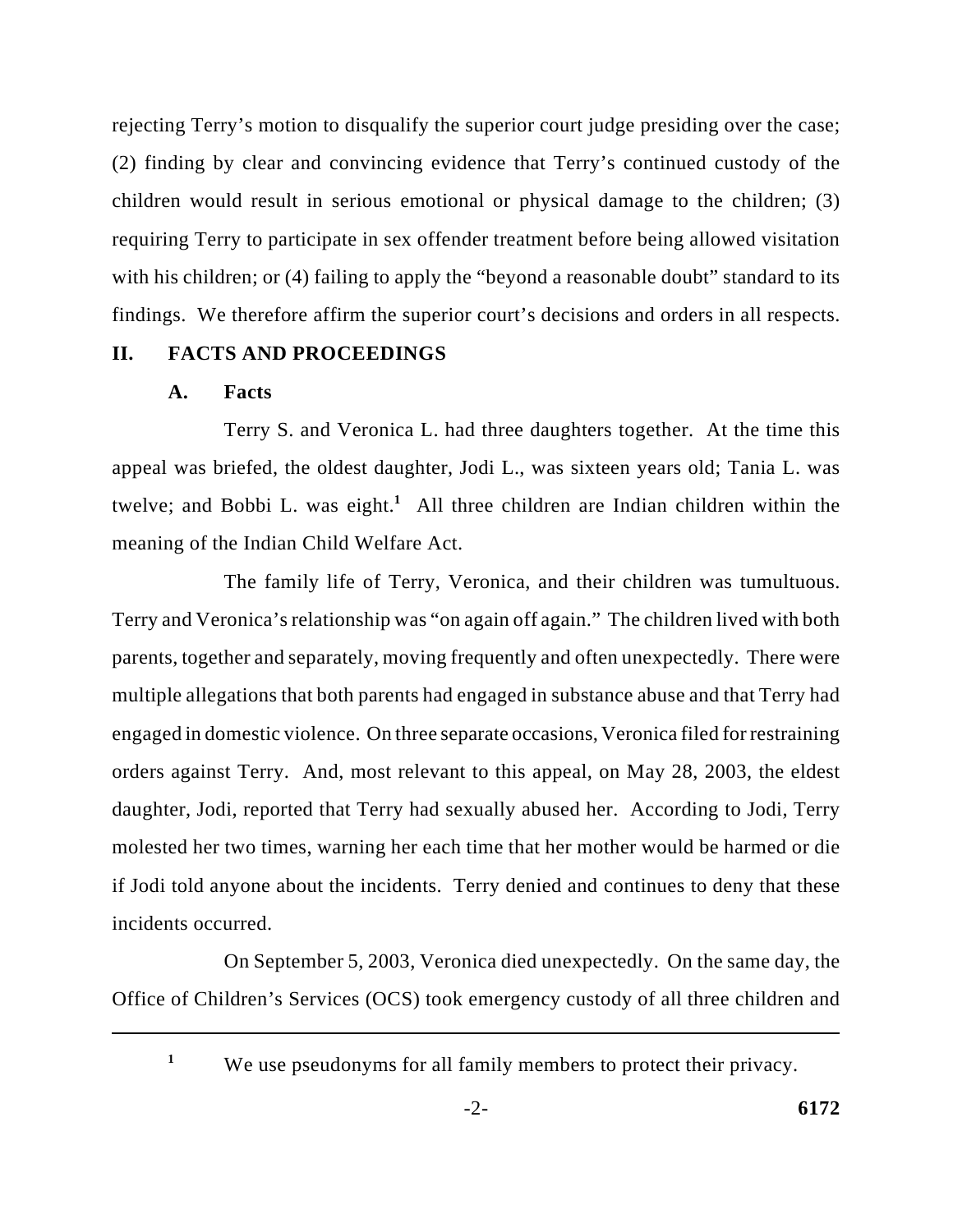placed them with their maternal grandmother. According to OCS's child in need of aid (CINA) petition, emergency custody was justified by the mother's death and Terry's history of "domestic violence, assault, substance abuse, and sexual abuse of his oldest daughter."

#### **B. Proceedings**

#### **1. The CINA case**

On January 23, 2004, Terry entered into a stipulation and order in open court before Superior Court Judge Sharon L. Gleason. At the outset of this stipulation, Terry agreed, "without admitting any criminal act," that his children were children in need of aid because they had been "exposed to domestic violence" and because Jodi had "disclosed sexual abuse by her father." Terry, however, expressly "denie[d] the sexual abuse."

The stipulation and order then went on to note that the superior court had found by clear and convincing evidence that the children would likely "suffer serious emotional or physical damage if left in the custody of the father"; that OCS would retain temporary custody of the children; that the children would continue in their placement with their maternal grandparents; and that OCS had devised a case plan for family reunification that all parties agreed was reasonable.

As part of OCS's case plan, Terry was required to "participate in a sexual offender/mental health assessment and comply with any treatment recommendations." Terry agreed in the stipulation and order that this case plan was in the best interests of his children and expressed his intention "to work on a reunification plan to regain custody of [Tania and Bobbie]." He noted, however, that he "underst[ood] and respect[ed] [Jodi's] wish not to live with him at the present time."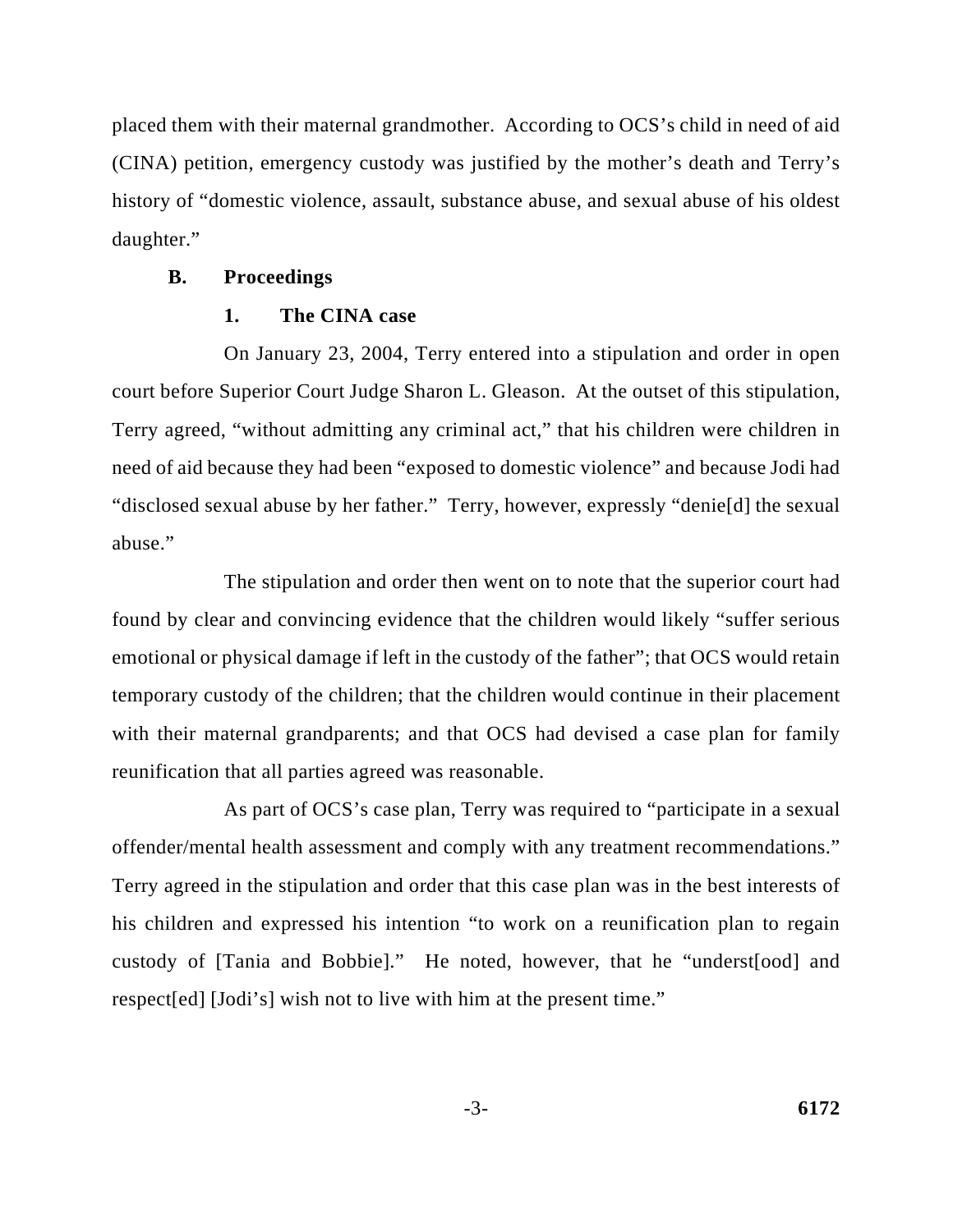After the stipulation and order was entered, the guardian ad litem (GAL) moved the superior court for a factual finding by clear and convincing evidence that Terry had in fact sexually abused Jodi. Terry objected, arguing that he had not had an opportunity to present evidence due to the execution of the stipulation and order. To address this concern, the superior court scheduled an evidentiary hearing at which Terry and all other parties would be afforded an opportunity to present additional evidence.

The evidentiary hearing took place as scheduled, but neither Terry nor any other party presented additional evidence. As a result, the superior court ultimately found by a preponderance of the evidence that Terry had sexually abused Jodi. The superior court did not, however, make this finding by clear and convincing evidence.

In April 2004 the superior court held a disposition hearing. A month after this hearing, the superior court issued an order in which it found that OCS was making reasonable efforts to provide remedial services and rehabilitative programs to reunify the family; that although the father was in compliance with OCS's case plan, OCS's efforts at reunification had not yet proven successful; and that the children would therefore continue in OCS's custody "for a period not to exceed two years."

In November 2004 the superior court held a permanency hearing. After the close of this hearing, the court found that the children continued to be children in need of aid; that efforts to reunify the family had not yet been successful; and that "removal remain[ed] necessary to prevent imminent physical damage or harm to the children." It then went on to explain that the permanent plan for Jodi was guardianship with her maternal grandmother while the permanent plan for the other two children was reunification with their father "conditioned upon his successful completion of sex offender treatment."

#### **2. The guardianship case**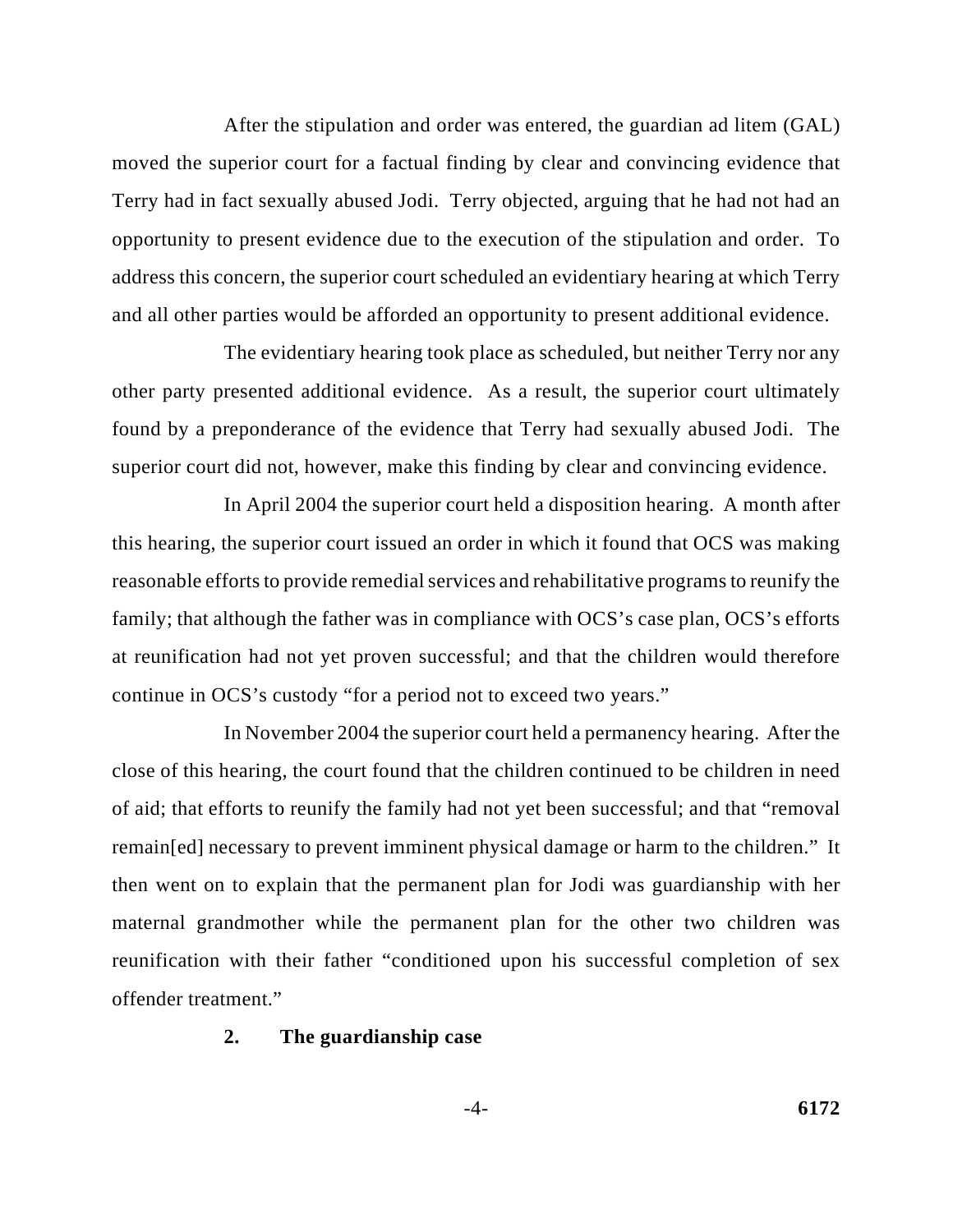On April 1, 2005, OCS filed a petition for guardianship, asking that the children's maternal grandmother be named as all three children's guardian. Although OCS could simply have requested the superior court overseeing the CINA case to appoint a guardian as part of the ongoing CINA proceedings,<sup>2</sup> it instead chose to frame its request as a separate guardianship case under AS 13.26.030–.085.

Because the Public Defender Agency does not have statutory authority to represent parents in guardianship cases,<sup>3</sup> Terry's assistant public defender — who had represented him throughout the entirety of the CINA proceedings — was unable to represent Terry with regard to OCS's efforts to appoint the children's maternal grandmother as guardian. As the assistant public defender noted to the superior court at the time, "[t]he Alaska Public Defender Agency cannot represent parties in a guardianship proceeding." Thereafter, Terry requested and received new court-appointed counsel. On May 18, 2005, attorney Leonard Anderson was appointed as counsel for Terry but withdrew from the case a month later based on an undisclosed conflict. On June 29 attorney Kenneth Kirk was appointed as counsel for Terry and has continued to represent him since.

The guardianship case was initially assigned to Superior Court Judge Morgan Christen, but was soon after administratively reassigned to Judge Gleason — the same judge who was already overseeing the CINA case.<sup>4</sup> On July 7, 2005, shortly after

AS 47.10.110 provides that if, during the course of a CINA case, "it appears **<sup>2</sup>** to the court that the welfare of a minor will be promoted by the appointment of a guardian or custodian of the minor's person, the court may make the appointment."

AS 18.85.100(a). **<sup>3</sup>**

As Terry points out, it is not entirely clear how and why the guardianship **<sup>4</sup>** case was reassigned to Judge Gleason. The reassignment order was only sent to the (continued...)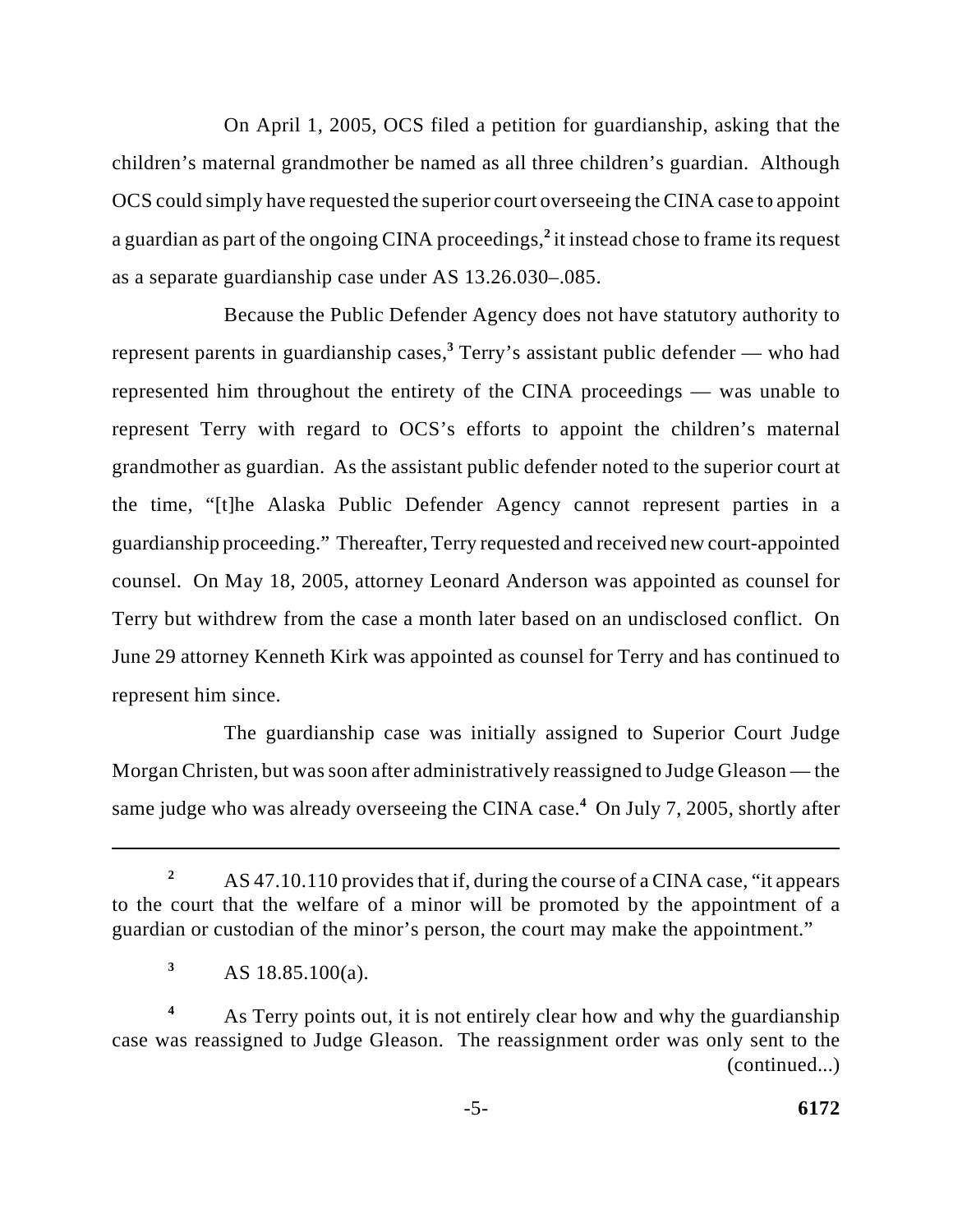Mr. Kirk was assigned as his counsel, Terry filed a motion to set aside the judicial assignment of Judge Gleason. In this motion, Terry noted that he would have moved to disqualify the judge earlier but had been awaiting counsel. He also noted that this motion should be "count[ed] as [his] one discretionary preemption." In response, OCS filed an opposition to the motion to set aside the judicial assignment, and the GAL moved to consolidate the CINA and guardianship cases. On July 19, 2005, Superior Court Judge Sen K. Tan denied Terry's motion to set aside the judicial assignment. On August 3, 2005, Judge Gleason granted the GAL's motion and consolidated the CINA and guardianship cases.

Terry did not oppose the entry of letters of guardianship for Jodi, which were signed on October 24, 2005. Thereafter, the superior court held a four-day guardianship proceeding with regard to the two other children. On February 9, 2006, the superior court issued a memorandum decision on the issue of guardianship. In this decision, the superior court found by clear and convincing evidence that Terry had sexually abused Jodi. The court then went on to find by clear and convincing evidence that placing the two younger children in Terry's home would likely result in "serious emotional or physical damage to the children." On the basis of this finding, the superior court concluded that the children's maternal grandmother would be appointed guardian as soon as letters of guardianship were filed.

In response to the superior court's decision, Terry moved for clarification on whether the guardian would "have the right to determine whether there should be contact between the children and their father." On May 8, 2006, the superior court

<sup>(...</sup>continued) **<sup>4</sup>**

Attorney General's Office, and no other party knew about it. Indeed, the GAL actually requested reassignment of the case to Judge Gleason over a month after the case had already been reassigned to Judge Gleason.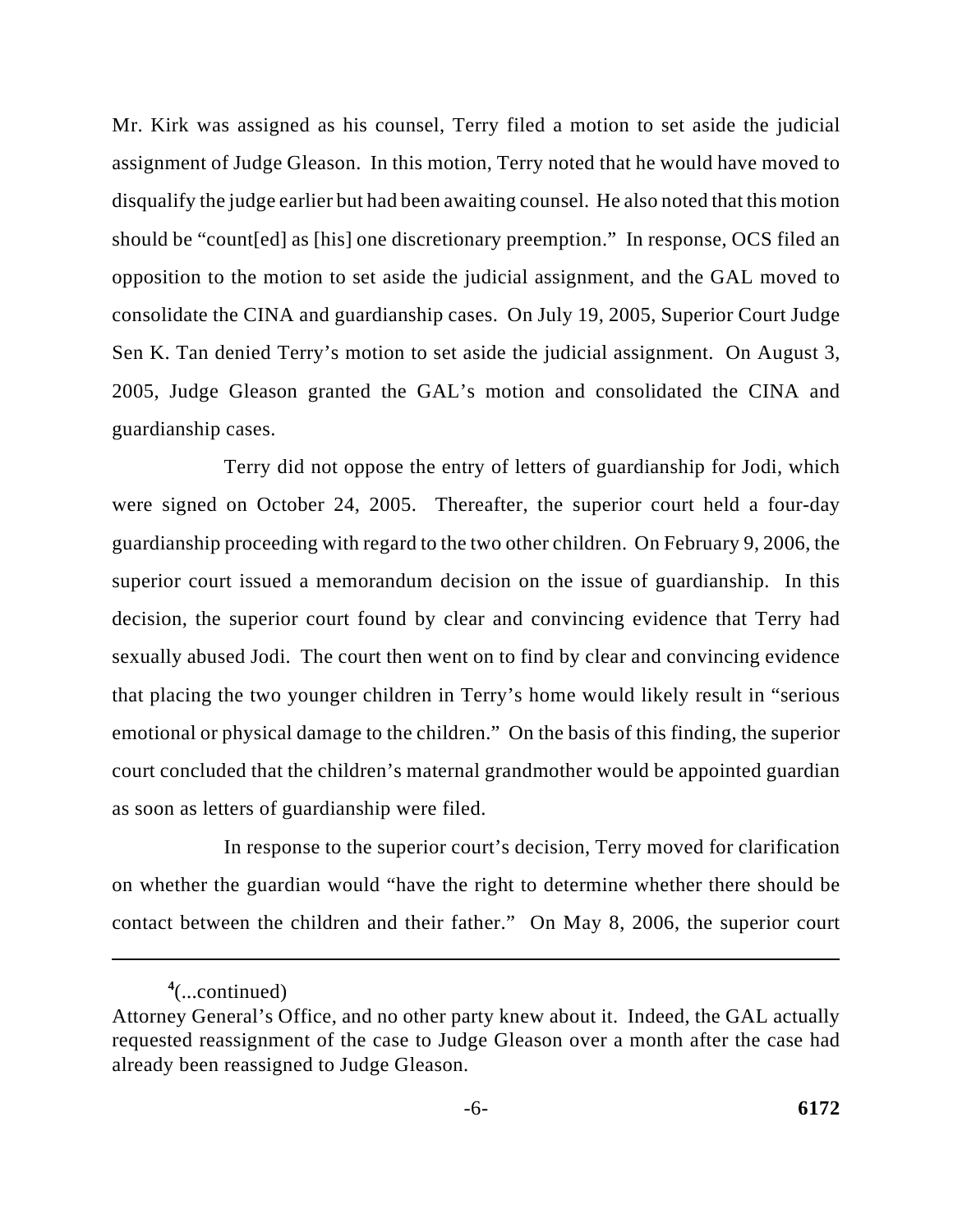entered new letters of guardianship for the two younger children which stated that "[i]f the father of the child is not satisfied with the amount of visitation allowed, he may petition th[e] court for specific visitation rights." Soon thereafter, Terry petitioned the superior court for specific visitation rights. After further proceedings, the superior court issued an order in which it concluded that Terry was not entitled to visitation, either supervised or unsupervised, until he successfully participates in sex offender treatment.

Terry now appeals.

### **III. STANDARD OF REVIEW**

The proper application of the rule governing the peremptory disqualification of judges in civil cases — Alaska Rule of Civil Procedure  $42(c)$  — is a question of law which we review de novo.**<sup>5</sup>**

"[W]hether substantial evidence supports the [superior] court's conclusion [under the Indian Child Welfare Act] that an Indian child is likely to be seriously harmed if returned to his parent is a mixed question of fact and law."**<sup>6</sup>**

A superior court's factual findings are reviewed under the clearly erroneous standard.<sup>7</sup> A superior court's legal findings are reviewed de novo.<sup>8</sup> "We may affirm a judgment on any grounds that the record supports, even grounds not relied on by the superior court."**<sup>9</sup>**

- *Id.*  **7**
- *Id.*  **8**
- *Van Sickle v. McGraw*, 134 P.3d 338, 341 n.10 (Alaska 2006). **<sup>9</sup>**

*Staso v. State, Dep't of Transp.*, 895 P.2d 988, 990 (Alaska 1995). **<sup>5</sup>**

*E.A. v. State Div. of Family & Youth Servs.*, 46 P.3d 986, 989 (Alaska **<sup>6</sup>** 2002).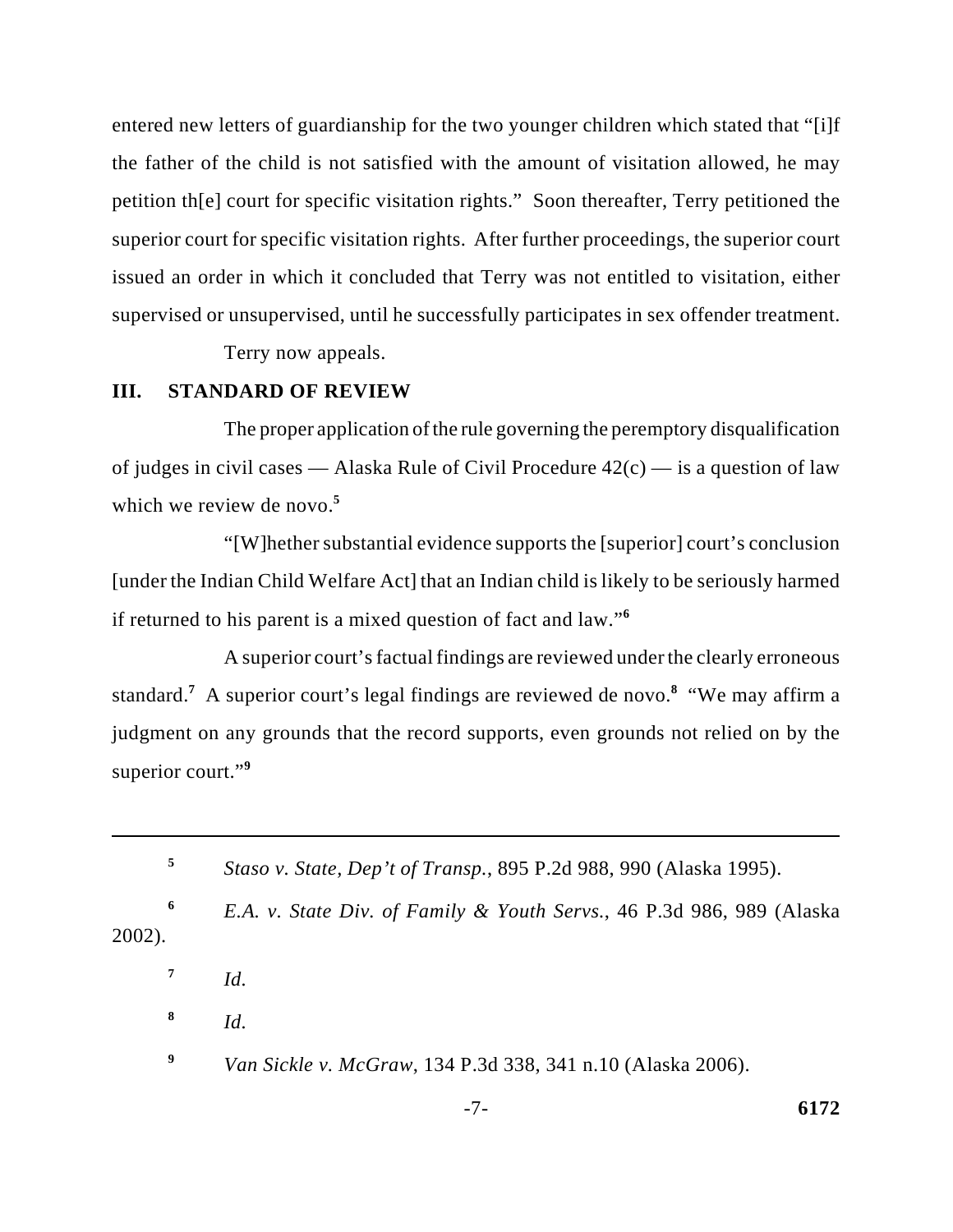### **IV. DISCUSSION**

Terry raises four arguments on appeal: (1) the superior court erred in denying his motion to disqualify Judge Gleason in the guardianship case; (2) the superior court erred in finding by clear and convincing evidence that Terry's continued custody of the children would result in serious emotional or physical damage to the children; (3) the superior court erred in requiring Terry to participate in sex offender treatment before being allowed visitation with his children; and (4) the superior court applied the wrong legal standard since the requirement that Terry participate in sex offender treatment amounted to a constructive termination of Terry's parental rights.

## **A. The Superior Court Did Not Err in Denying Terry's Motion To Disqualify Judge Gleason in the Guardianship Case.**

Alaska Statute 22.20.022 provides for the peremptory disqualification of district court and superior court judges in civil and criminal actions.<sup>10</sup> As we have previously explained, this statute "creates and defines a right — the right to have a fair trial before an unbiased and impartial judge.<sup> $11$ </sup> Although this "substantive right" is statutory in origin, its scope and procedural requirements are controlled in civil cases by

AS 22.20.022(a) states, in relevant part: **<sup>10</sup>**

If a party or a party's attorney in a district court action or a superior court action, civil or criminal, files an affidavit alleging under oath the belief that a fair and impartial trial cannot be obtained, the presiding district court or superior court judge, respectively, shall at once, and without requiring proof, assign the action to another judge of the appropriate court in that district, or if there is none, the chief justice of the supreme court shall assign a judge for the hearing or trial of the action.

*In re G.K.*, 497 P.2d 914, 915 (Alaska 1972) (quoting *Channel Flying, Inc.* **<sup>11</sup>** *v. Bernhardt*, 451 P.2d 570, 576 (Alaska 1969)).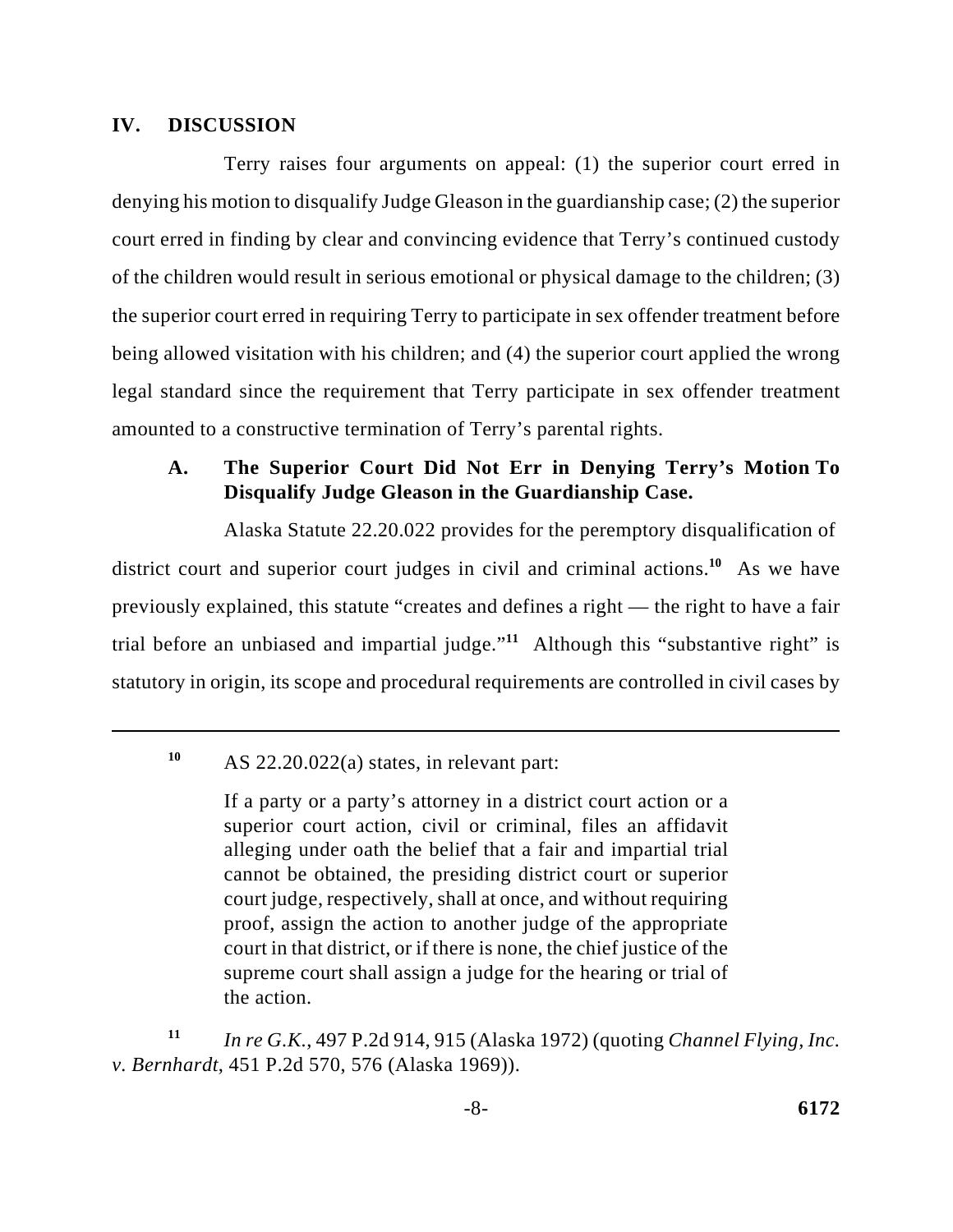Alaska Rule of Civil Procedure 42(c).<sup>12</sup> Rule 42(c) maintains, in relevant part, that "each side [to a civil action] is entitled as a matter of right to a change of one judge and of one master" and that this right may be exercised simply by filing a pleading naming the judge to be changed without specifying any grounds for the change.<sup>13</sup> The rule further specifies that the right to change a judge is waived when a party knowingly participates before that judge in "[a]ny judicial proceeding which concerns the merits of the action and involves the consideration of evidence or of affidavits."**<sup>14</sup>**

In the case at hand, Terry argues that the superior court violated his statutory right to peremptorily disqualify one judge when it denied his motion to set aside the assignment of Judge Gleason to the guardianship case. To support this claim, Terry cites our decision in *Staso v. State, Department of Transportation*<sup>15</sup> and characterizes that case as creating a bright-line rule that litigants are entitled to peremptorily disqualify one judge in any case that involves "a new case number, new filing fees, and new process." Terry notes that in the case at hand, although OCS could have simply requested the

<sup>13</sup> Civil Rule  $42(c)$  clarifies the procedure for disqualifying a judge in the following manner:

> A party wishing to exercise the right to change of judge shall file a pleading entitled "Notice of Change of Judge." The notice may be signed by an attorney, it shall state the name of the judge to be changed, and it shall neither specify grounds nor be accompanied by an affidavit.

*Tunley v. Municipality of Anchorage Sch. Dist.*, 631 P.2d 67, 71 (Alaska **<sup>12</sup>** 1981). In criminal cases, the scope and procedures associated with the right are controlled by Civil Rule 42(c)'s criminal law counterpart, Alaska Rule of Criminal Procedure 25(d). *Id.*

Alaska R. Civ. P. 42(c)(4)(i). **<sup>14</sup>**

<sup>895</sup> P.2d 988 (Alaska 1995). **<sup>15</sup>**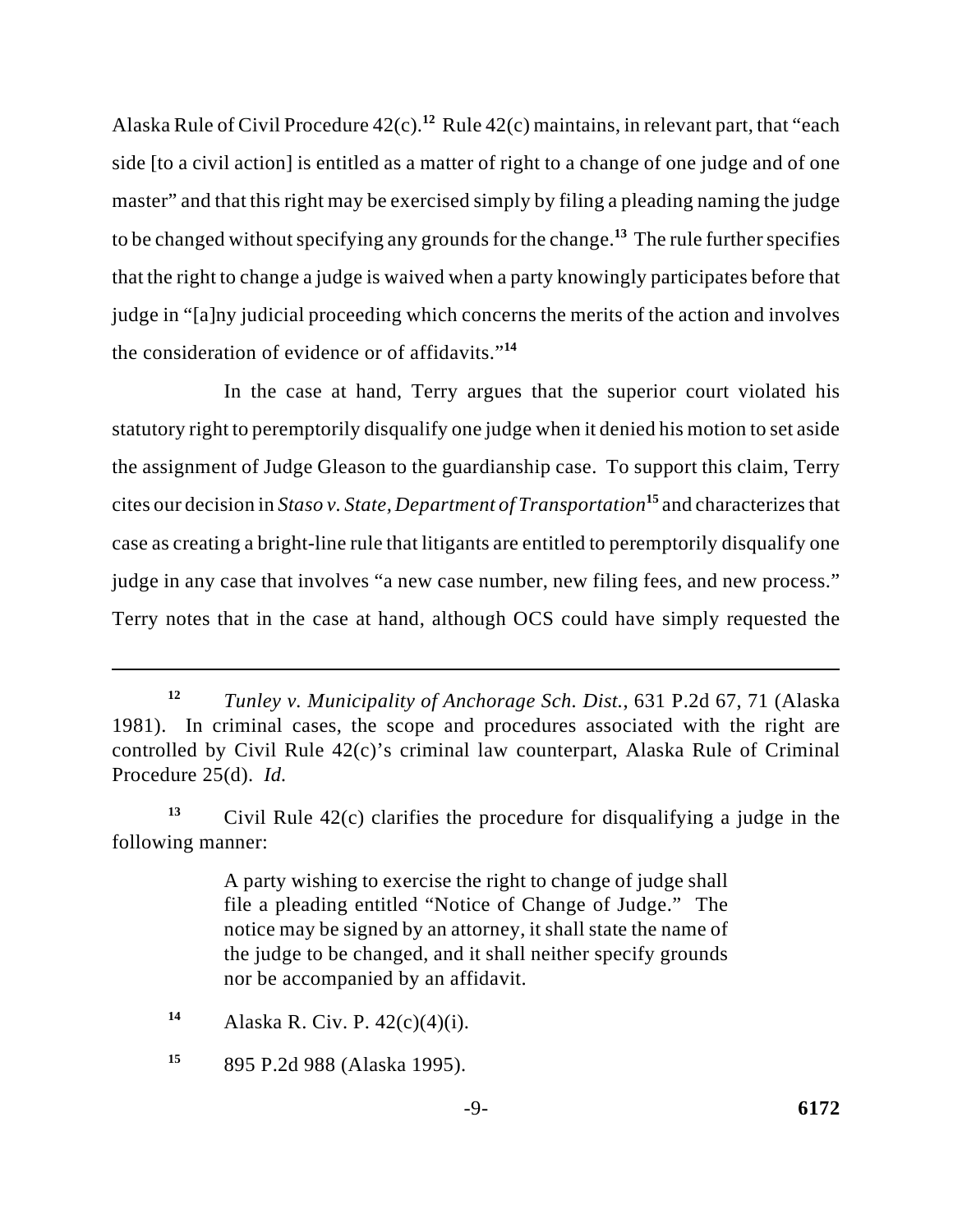superior court overseeing the CINA case to appoint a guardian as part of the ongoing CINA proceedings,<sup>16</sup> it instead chose to bring its request as a separate guardianship case under AS 13.26.030–.085. Because the guardianship case was brought as a separate case — with a new case number, new filing fees, and new process — Terry asserts that he should have been entitled to one peremptory challenge.

OCS disagrees and argues that *Staso* only created a bright-line rule with regard to refiled civil cases and is therefore inapplicable to the case at hand. In support of this argument, OCS notes that *Staso* discussed, but did not disavow, pre-*Staso* cases in which we held that "a party is not entitled to a second peremptory disqualification of a judge, or to relief from the waiver or timeliness requirements of Rule 42, where the proceeding in which the disqualification sought is 'ancillary to and a continuation of the underlying . . . action.'  $17$  Looking to these pre-*Staso* cases, OCS reasons that the guardianship case was "functionally another phase of the CINA proceeding, rather than a new proceeding";<sup>18</sup> that Judge Gleason had presided and continued to preside over the CINA proceeding; and that Terry therefore waived his right to peremptorily disqualify Judge Gleason by participating in the CINA case.

Ultimately, we need not decide whether *Staso*'s bright-line rule applies to all separately filed cases because sound policy requires that the guardianship and CINA cases be considered and treated as if they were a single, unified case. Although the

AS 47.10.110 provides that if, during the course of a CINA case, "it appears **<sup>16</sup>** to the court that the welfare of a minor will be promoted by the appointment of a guardian or custodian of the minor's person, the court may make the appointment."

<sup>895</sup> P.2d at 991 (alteration in original) (quoting *Webber v. Webber*, 706 **<sup>17</sup>** P.2d 329, 330 (Alaska App. 1985)).

<sup>&</sup>lt;sup>18</sup> OCS also describes the guardianship case as the "disposition phase" of the CINA proceeding.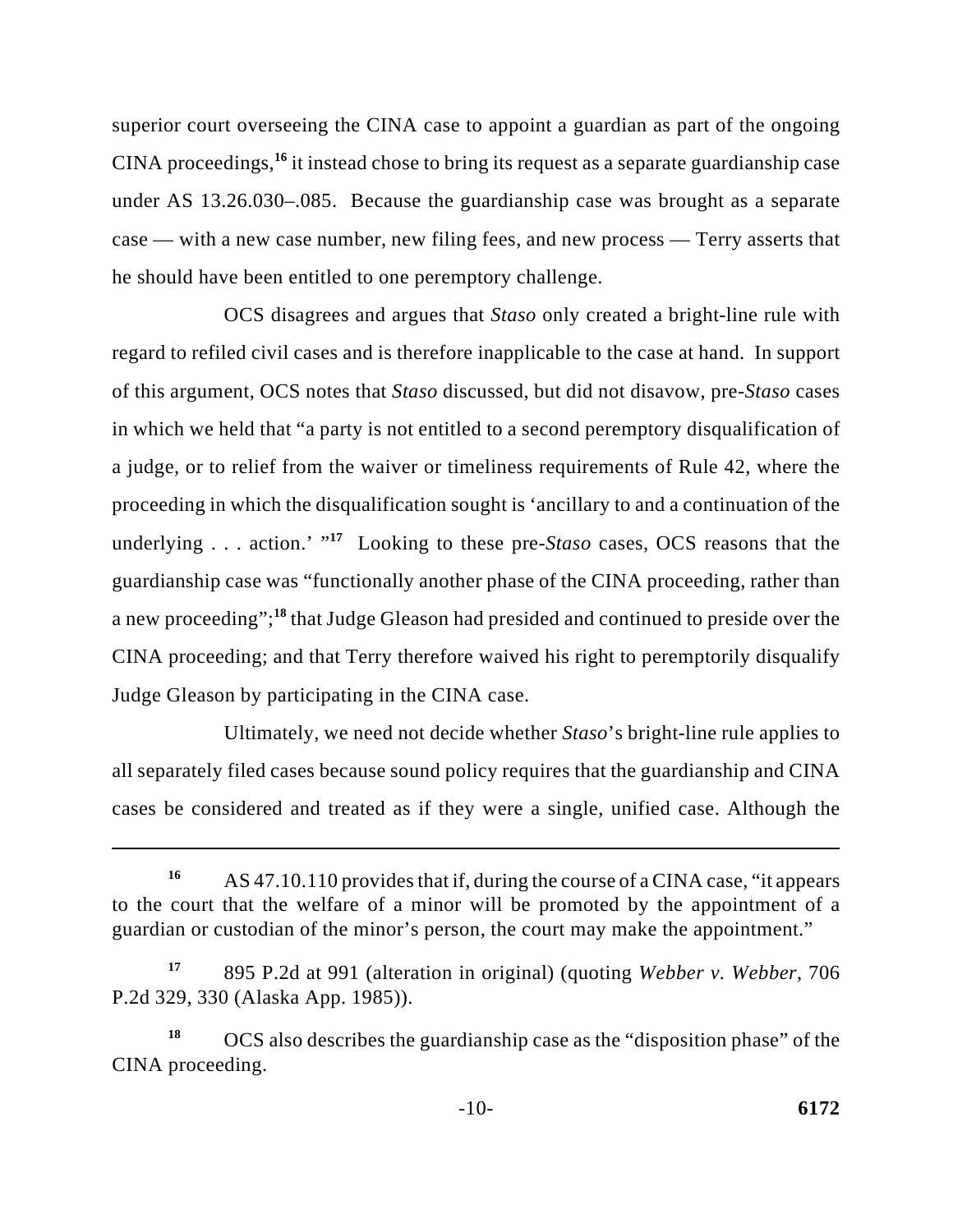relevant statutes could be read, as they apparently were here, to permit OCS to split the issue of guardianship off from an ongoing CINA proceeding, that reading raises the problematic specter of forum shopping. As OCS notes, in cases such as this, the issue of guardianship is intimately related to and properly understood as a phase of the ongoing CINA proceeding. This being true, reading the relevant statutes to afford OCS the option of raising the issue of guardianship in a separate and distinct case would effectively afford OCS the option of trying a phase of an ongoing CINA proceeding before a new judge. This sort of forum shopping is generally improper, and we therefore conclude that when there exists an ongoing CINA proceeding, any attempts to appoint a guardian whether filed pursuant to AS 47.10.110 or AS 13.26.030–.085 — must be considered and treated, in all respects, as part of the original CINA case.**<sup>19</sup>**

Given this conclusion, the fact that OCS raised the issue of guardianship under AS13.26.030–.085 did not give rise to a separate and distinct guardianship case and therefore did not reinvigorate Terry's statutory right to peremptorily disqualify Judge Gleason. And because Terry had already knowingly participated before Judge Gleason in multiple phases of the CINA proceeding that "concern[ed] the merits of the action," Terry waived his right to disqualify Judge Gleason with regard to the guardianship phase of the case.<sup>20</sup> For these reasons, we affirm the decision of the superior court.

# **B. The Superior Court Did Not Err in Finding by Clear and Convincing Evidence that Terry's Continued Custody of the Children Would Result in Serious Emotional or Physical Damage to the Children.**

We briefly note that we need not reverse here based on concerns of forum **<sup>19</sup>** shopping because no forum shopping actually occurred; the guardianship and CINA cases were consolidated and properly heard by the same judge.

*See* Alaska R. Civ. P. 42(c)(4)(i). **<sup>20</sup>**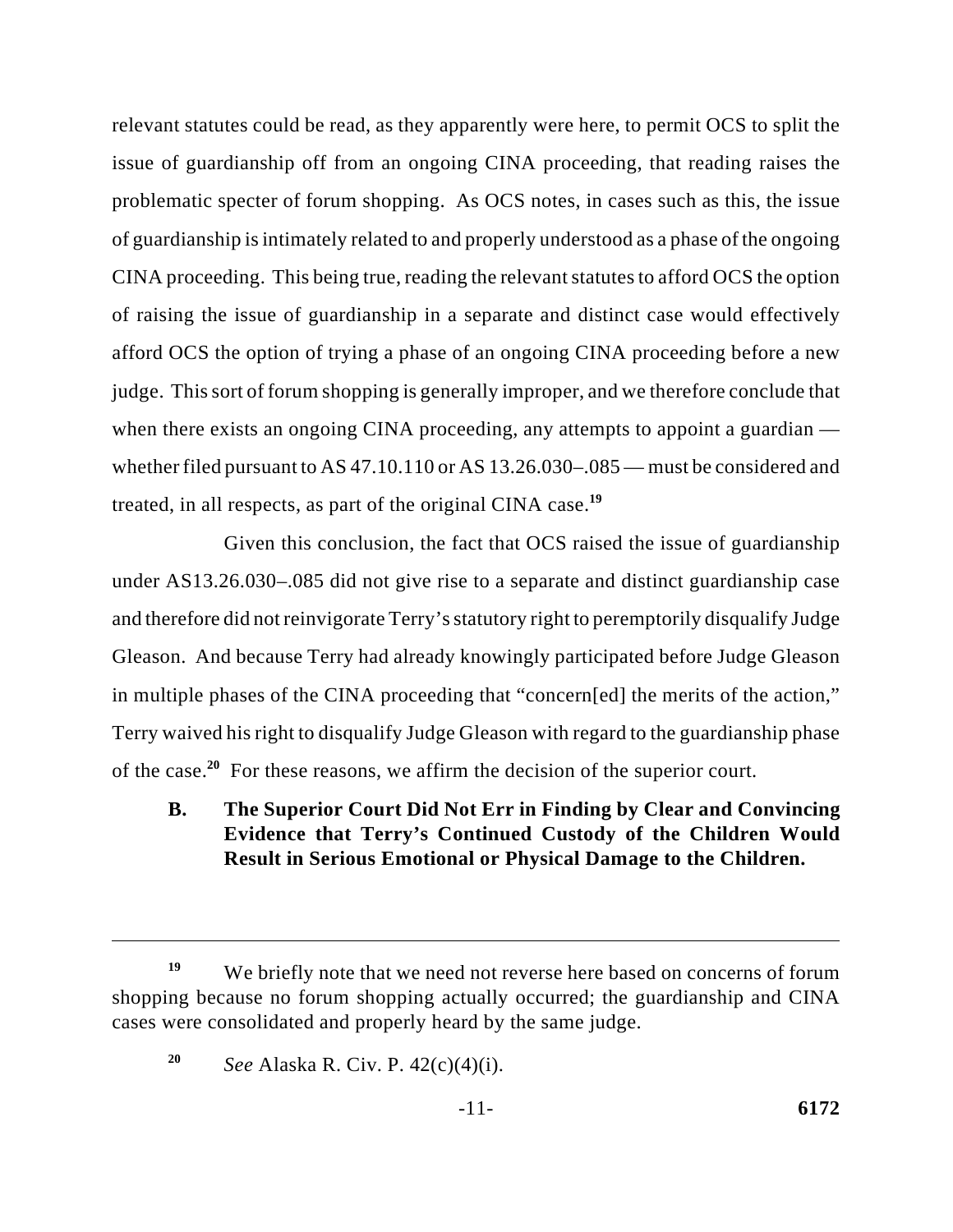As already noted, all three of Terry's children are Indian children within the meaning of the Indian Child Welfare Act. Under this act, the appointment of a guardian constitutes a "foster care placement"<sup>21</sup> and is therefore subject to the following restriction:

> No foster care placement may be ordered in such proceeding in the absence of a determination, supported by clear and convincing evidence, including testimony of qualified expert witnesses, that the continued custody of the child by the parent or Indian custodian is likely to result in serious emotional or physical damage to the child.<sup>[22]</sup>

Stated more simply, under the Indian Child Welfare Act, in order for the superior court to appoint a guardian for Terry's children, the court was required to find by clear and convincing evidence that Terry's continued custody of his children was likely to result in serious emotional or physical damage to them. Although the superior court made this finding, Terry argues that the finding was not supported by the record.

Terry argues that "[t]he only way the trial court could have possibly made such a finding . . . would [have] be[en] to find that the father had molested the oldest child, Jodi." He then goes on to insist that the superior court's finding by clear and convincing evidence that Terry had in fact "molested his daughter was not adequately supported by evidence, and should be overturned." According to Terry, the only

[A]ny action removing an Indian child from its parent or Indian custodian for temporary placement in a foster home or institution or the home of a guardian or conservator where the parent or Indian custodian cannot have the child returned upon demand, but where parental rights have not been terminated . . . .

25 U.S.C. § 1912(e). **22**

<sup>25</sup> U.S.C. § 1903(1)(i) defines "foster care placement" as the following: **<sup>21</sup>**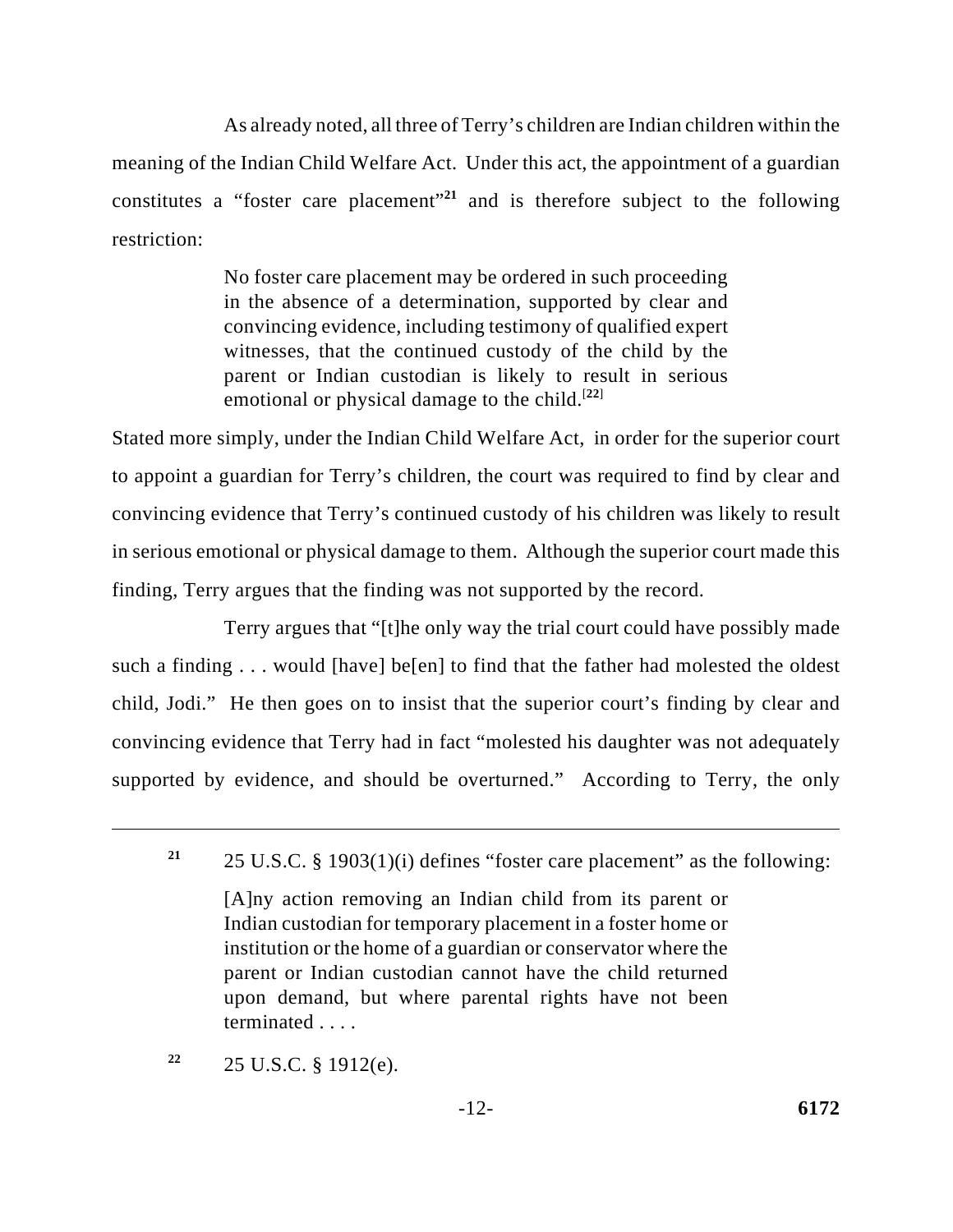evidence that he sexually abused Jodi was Jodi's own testimony, and this testimony, he argues, was suspect, riddled with inconsistencies, not supported by medical evidence, and sufficiently negated by his own testimony.

First, Terry complains that the only evidence of sexual abuse was Jodi's own testimony. In his words, "[t]here were apparently no witnesses to such an incident, so the only evidence would have been Jodi's testimony." However, the lack of any witnesses is not altogether surprising given the nature of the allegations — an abusive parent can easily take measures to avoid third-party witnesses. For instance, in this case, Jodi testified that the first time her father sexually abused her, he did so on a night when both of her two sisters were staying at their grandmother's house.

Second, Terry complains that Jodi's testimony was highly suspect. He notes that "[t]he day the daughter first accused her father, the parents had just been in court fighting over custody, and he had been awarded fifty-one percent custody"; that "Jodi was well aware that when she told OCS things, her mother was likely to find out"; and that "Jodi is a girl who has had extraordinary psychological trauma."<sup>23</sup> However, even if true, none of these facts in and of themselves cast doubt upon Jodi's testimony. Moreover, all of this information was before the superior court, and that court found Jodi's testimony to be "persuasive." "Particularly compelling to [the superior] court was her statement at the guardianship proceeding that she had come back to court to testify

## As Terry notes: **<sup>23</sup>**

She was molested by an uncle. Her mother at one point had a sex offender for a boyfriend. A close friend of hers was raped by her own father. Her mother died . . . . And to compound everything, on the night after her mother died she was forcibly raped by another teenager. As a result of all this she has been in [the Alaska Psychiatric Institute] and in another psychiatric facility.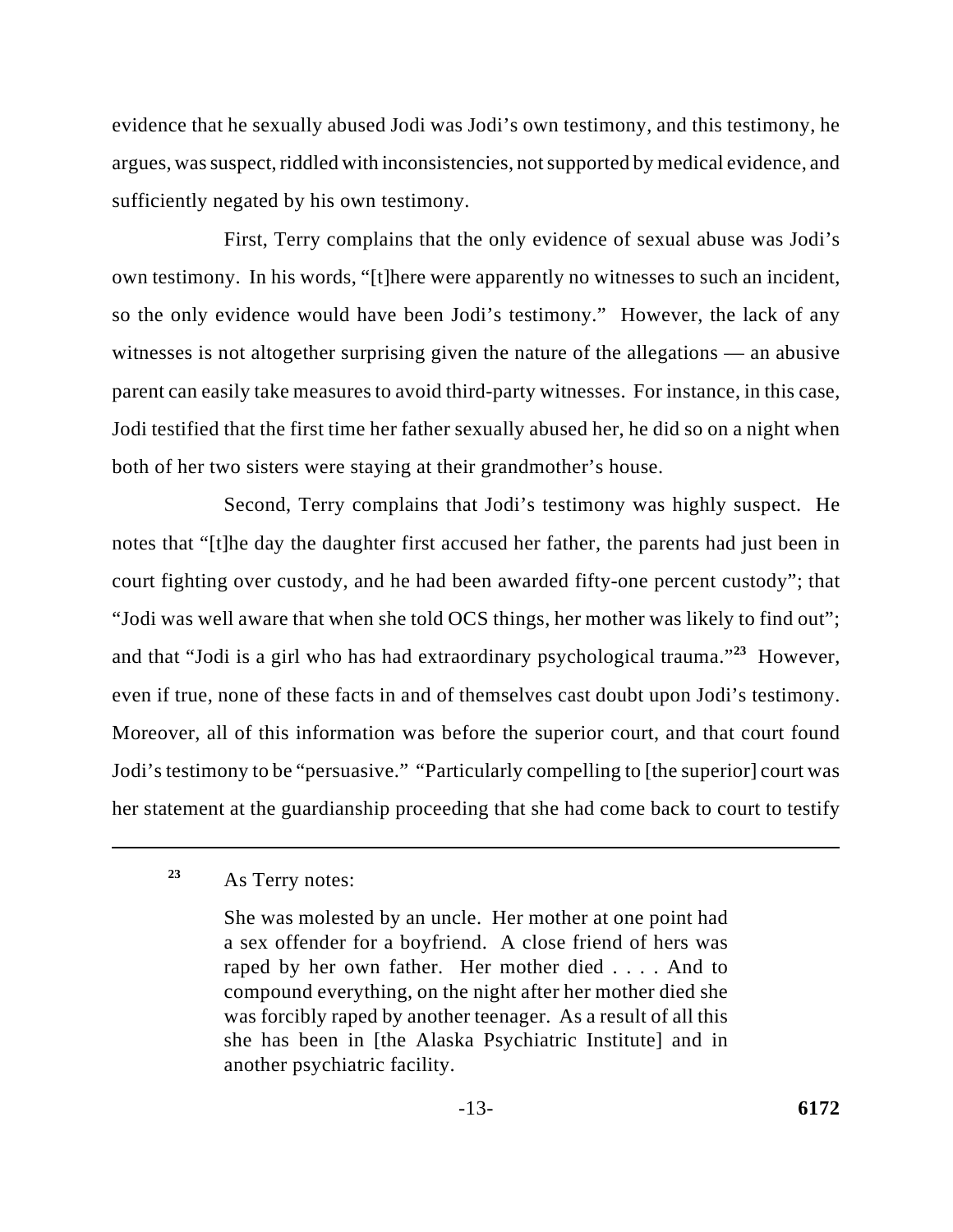so as to insure that her sisters were not exposed to the same risk." The credibility of Jodi's testimony was a question for the superior court, and the superior court answered that question decisively.**<sup>24</sup>**

Third, Terry argues that Jodi's testimony was inconsistent. For example, he asserts that she changed her testimony with regard to the age at which she was subjected to sexual abuse; whether or not she experienced bleeding after the sexual abuse; whether the sexual abuse occurred in Mountain View or Wasilla; and how she was held down during the sexual abuse. However, the bulk of these inconsistencies are minor in nature and wholly understandable given Jodi's minority at the time of the sexual abuse. Moreover, the issue of inconsistent testimony is largely an issue of the credibility of that testimony and this is, as already noted, an issue for the superior court.

Fourth, Terry notes that there is no medical evidence of any sexual abuse and points to information from a physical examination of Jodi that was consistent with her having never engaged in sexual intercourse.<sup>25</sup> However, the medical report specifically stated that "a normal [genital] exam does not exclude the possibility of sexual and/or physical abuse and/or neglect."

Finally, Terry complains that his own testimony and repeated denials of sexual abuse were sufficient to negate Jodi's testimony. However, the superior court expressly considered Terry's testimony and found that it tended to undermine his

*See Silvan v. Alcina*, 105 P.3d 117, 122 (Alaska 2005) (noting that "[i]t is **<sup>24</sup>** the job of the trial court, not the appellate court, to judge the credibility of the witnesses and to weigh conflicting evidence") (quoting *Native Alaskan Reclamation & Pest Control, Inc. v. United Bank Alaska*, 685 P.2d 1211, 1215 (Alaska 1984)).

The evaluation report of her physical examination stated that her "[h]ymen **<sup>25</sup>** is estrogenized, redundant and annular in shape, with smooth edges. No evidence of transection."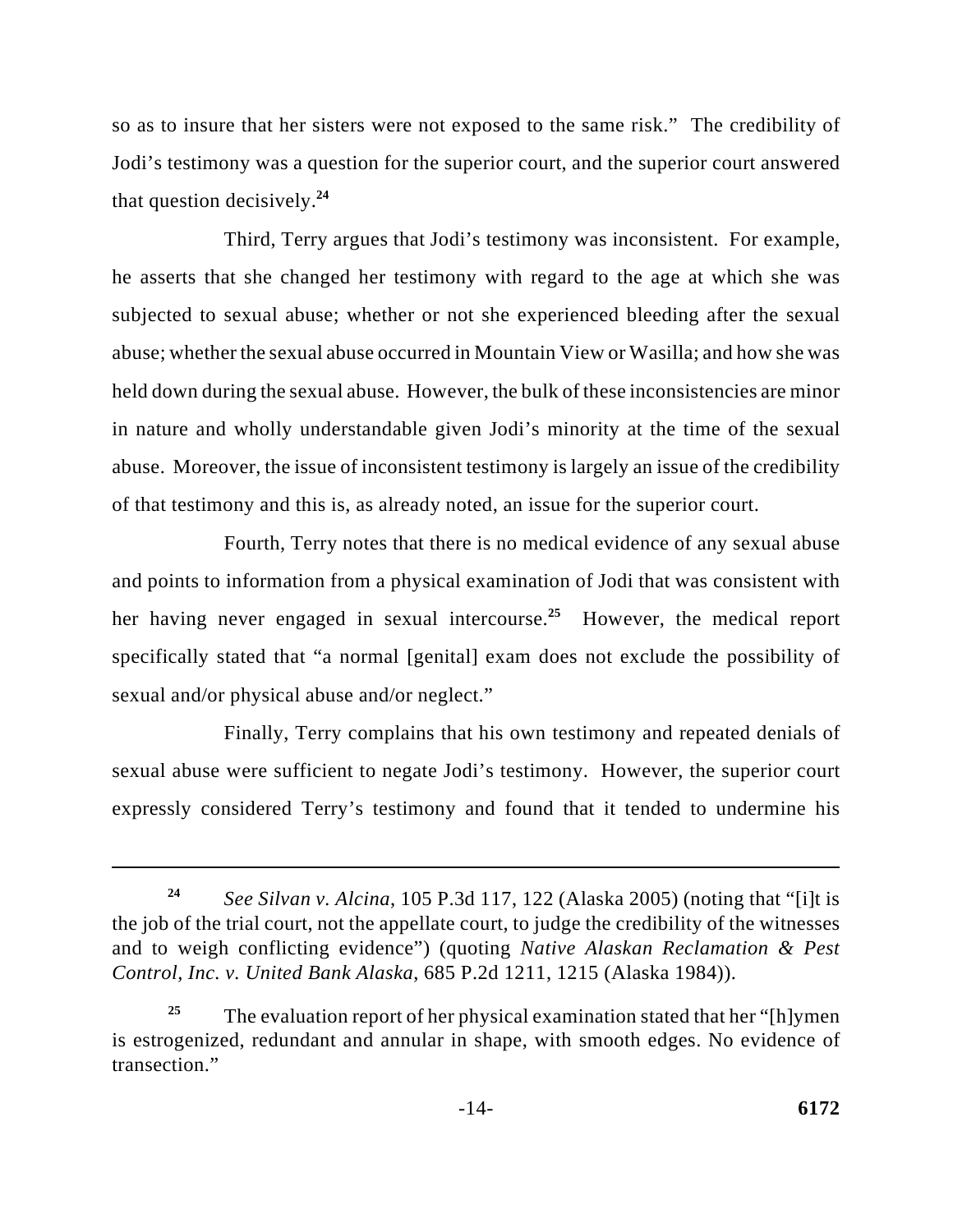account. According to the superior court, Terry's testimony reflected a "disturbing pattern" of Terry's "inability to see his past conduct in an accurate light." In particular, the court noted that Terry "does not accept personal responsibility" with respect to the domestic violence he perpetrated against the mother of his children or the excessive physical punishment he leveled against his children. As a result, the superior court concluded that Terry's "testimony that he did not sexually abuse [Jodi] is likely to have been distorted." This line of analysis was supported by the record.<sup>26</sup> And, once again, the credibility of Terry's testimony was a question properly for the superior court.

Overall, there is ample evidence in the record to support the superior court's finding by clear and convincing evidence that Terry had sexually abused his daughter. Jodi recounted the allegations of sexual abuse multiple times, including when she was deposed and when she testified at trial, and the core of these allegations — that her father had sexually abused her on two separate occasions — remained consistent. Also, Jodi's therapist testified that Jodi had discussed the sexual abuse during her counseling sessions and had never recanted her allegations or expressed any confusion over the identity of the perpetrator. Given this evidence, the superior court did not err.

Moreover, Terry is simply incorrect when he asserts that Jodi's allegations of sexual abuse were the only evidence upon which the superior court could have based its conclusion that Terry's continued custody of his children was likely to result in serious emotional or physical damage to them. Indeed, the superior court explicitly relied upon a number of different pieces of evidence, including evidence of Terry's physical abuse of the children's mother, as well as testimony by the children's therapist,

For instance, when asked at trial if he was the victim in the domestic abuse **<sup>26</sup>** that occurred, Terry responded, "Yes, I am."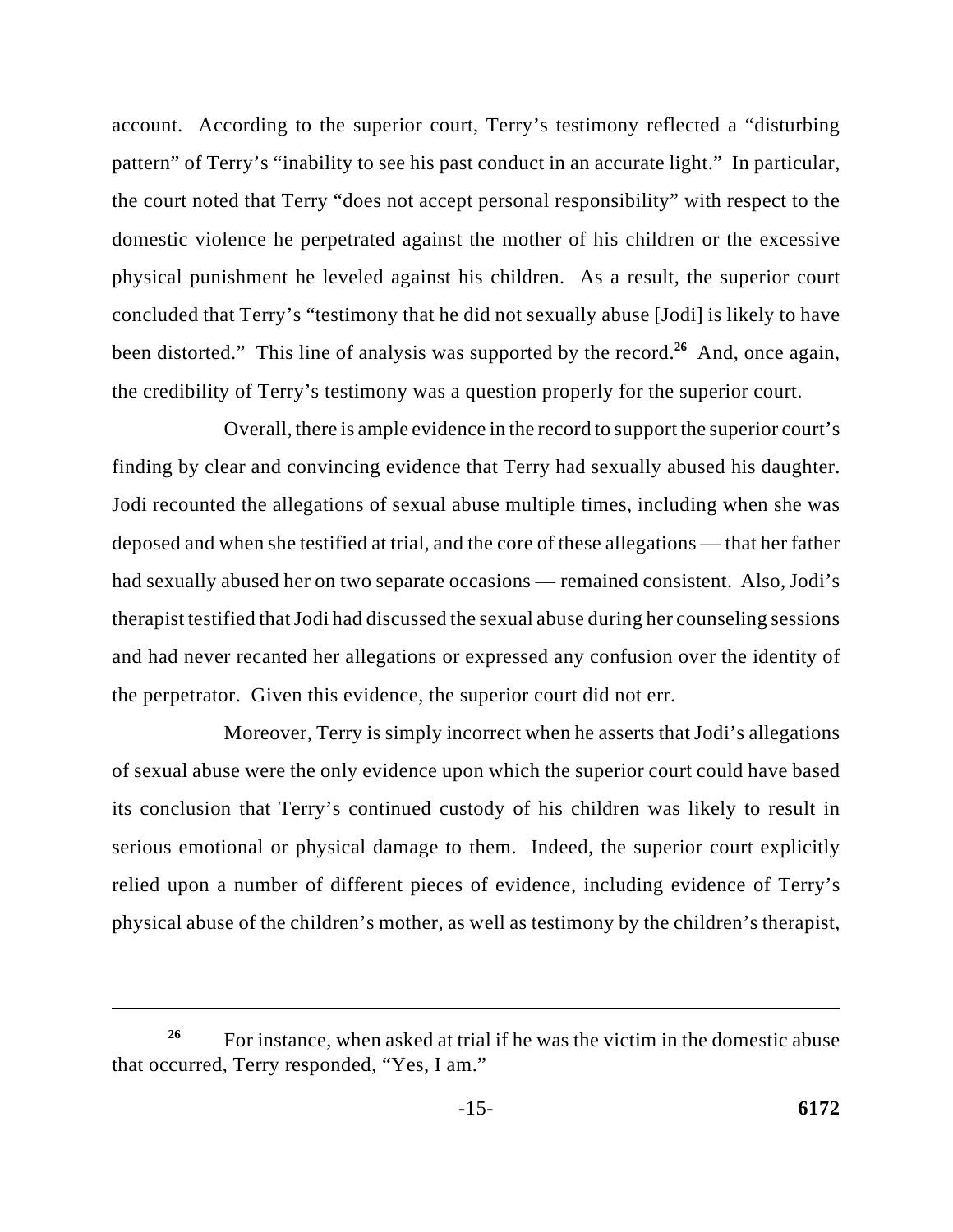who stated that "the children were only recently beginning to disclose in therapy the extent of the physical abuse that their father had inflicted upon them."

For all of these reasons, we conclude that the superior court did not err in finding that Terry's continued custody of his children would result in serious emotional or physical damage to them.

## **C. The Superior Court Did Not Err by Requiring Terry To Participate in Sex Offender Treatment Before Being Allowed Visitation with His Children.**

In its order regarding visitation, the superior court ruled that Terry would not be allowed any form of visitation with his children until he demonstrates that he "is successfully participating in sex offender treatment." As Terry points out, sex offender treatment generally requires the offender to admit to having committed sexual abuse. As such, the superior court's order effectively means, in Terry's words, "that the father cannot have any contact with his younger children, at least until they turn eighteen, unless he says that he molested his oldest daughter."

Terry argues that the superior court's requirement that he successfully participate in sex offender treatment is improper. He analogizes this requirement to a requirement that a person convicted of a crime admit guilt at sentencing and points to "Alaska's consistent view . . . that the trial court should place very little weight on the remorse issue in sentencing, if the defendant has not admitted guilt."<sup>27</sup> According to him, "[t]he courts ought not to make things unduly difficult for Terry S. just because he refuses to admit to something which he insists he did not do."

Terry cites specifically to *Willard v. State*, 662 P.2d 971, 979 (Alaska App. **<sup>27</sup>** 1983).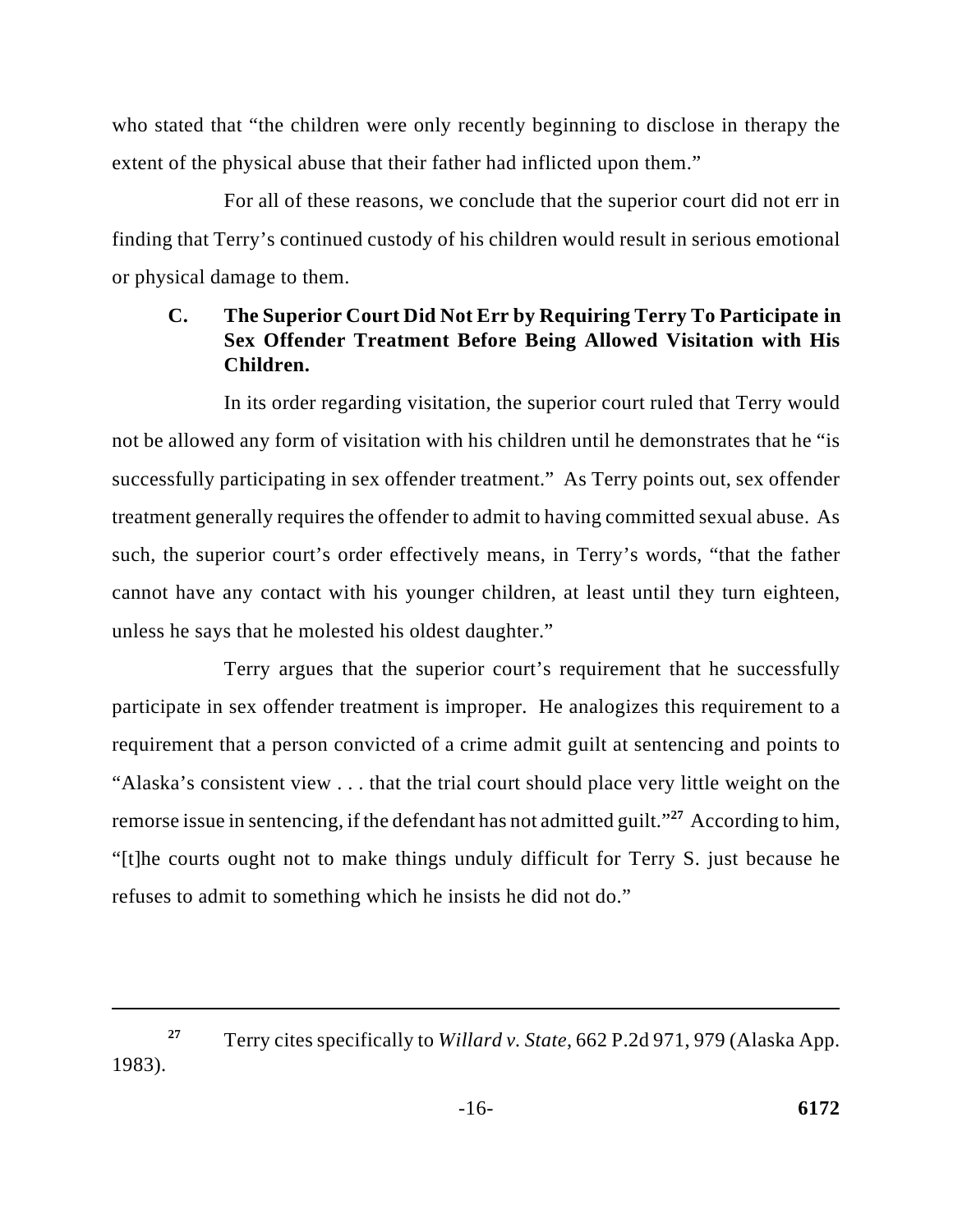However, as OCS points out, our *Nelson* cases are directly on point and preclude Terry's argument.<sup>28</sup> In *Nelson I*, a father appealed the superior court's order conditioning visitation on the father's successful participation in a sex offender treatment program.<sup>29</sup> The father had begun the sex offender program, but refused to admit in therapy that he had sexually abused his daughter, and the therapist cancelled the treatment.<sup>30</sup> Although we recognized that the superior court's order would place an innocent father in a "difficult position" — requiring him to "admit[] to acts he did not commit . . . [or] be denied visitation with his daughter" — we nonetheless concluded that the order's "severity [was] justified by the overriding need to protect [the child] from further harm."**<sup>31</sup>**

Terry attempts to distinguish this case from the *Nelson* cases. According to him, "[t]he most important difference is that Nelson had agreed to a stipulation that he had sexually abused his daughter." This, however, is not a meaningful distinction. As OCS notes in its briefing, "the key fact in the *Nelson* cases (as here) was the finding by clear and convincing evidence that the father had sexually abused his child."<sup>32</sup> Indeed, in *Nelson III* we described *Nelson I* as holding that "the trial court did not clearly err in concluding that [the father] sexually abused [his child] and therefore did not abuse its

Although there are three *Nelson* cases, only two are relevant here: *Nelson* **<sup>28</sup>** *v. Jones*, 781 P.2d 964 (Alaska 1989) (*Nelson I*) and *Nelson v. Jones*, 944 P.2d 476 (Alaska 1997) (*Nelson III*).

<sup>781</sup> P.2d at 969. **29**

*Id.* at 967. **<sup>30</sup>**

*Id.* at 969. **31**

<sup>944</sup> P.2d at 478. **32**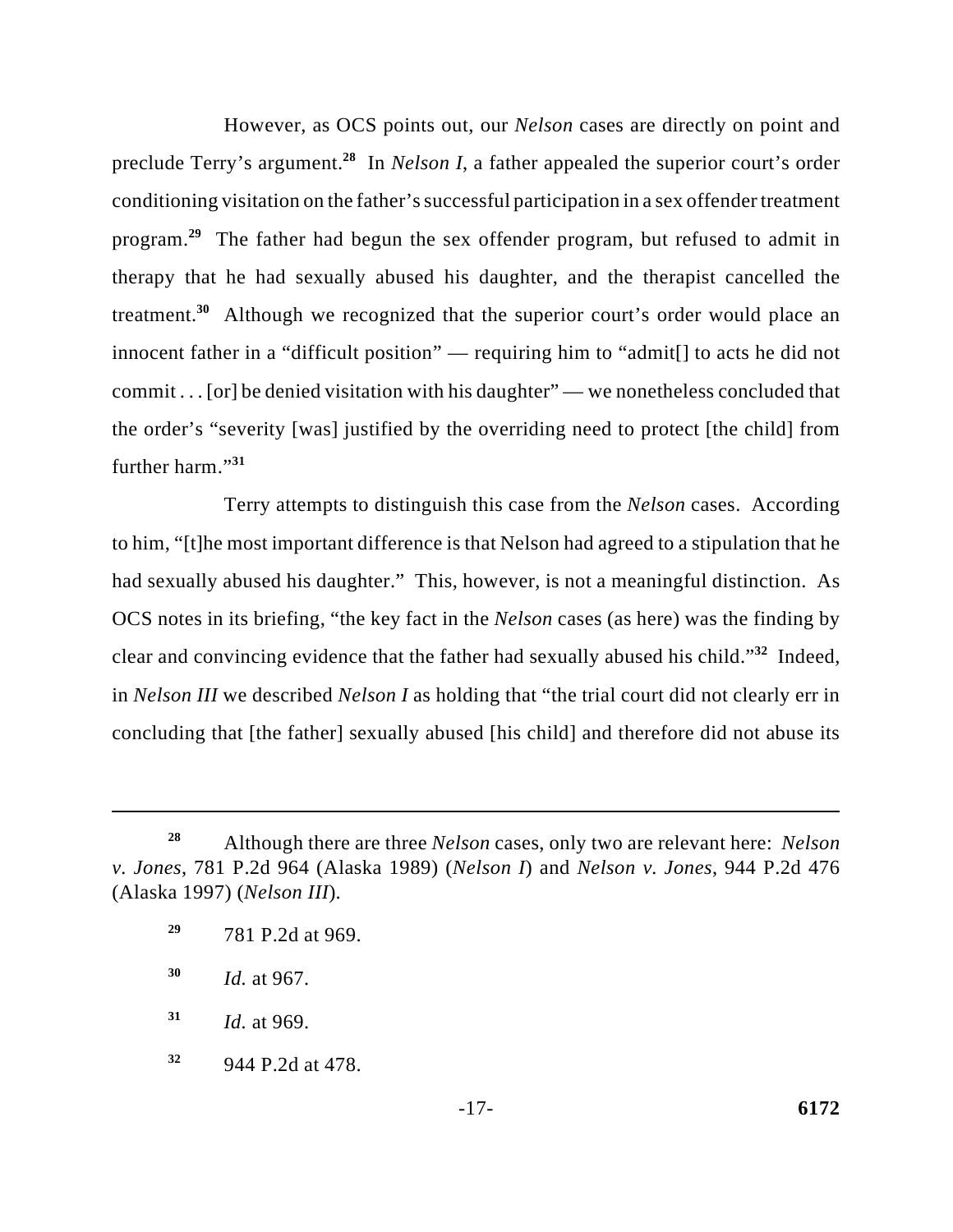discretion in conditioning supervised visitation on [the father's] participation in sexoffender treatment."**<sup>33</sup>**

Here, the superior court found by clear and convincing evidence that Terry had sexually abused his eldest daughter. As such, just as in *Nelson*, the severity of the court's order was justified by the overriding interest in protecting the children.

**D. The Superior Court's Order Conditioning Visitation on Terry's Participation in Sex Offender Treatment Did Not Amount to a Constructive Termination of Terry's Parental Rights and Therefore Did Not Require Evidence Beyond a Reasonable Doubt.**

Terry argues that because he will not admit to sexually abusing his daughter, the superior court's order conditioning visitation with his children on his participation in sex offender treatment effectively terminated his parental rights. As such, he contends that the superior court's order must be reversed because it did not meet the legal standard for terminating parental rights under the Indian Child Welfare Act. As he notes, under that act, parental rights may not be terminated without "a determination, supported by evidence beyond a reasonable doubt, . . . that the continued custody of the child by the parent . . . is likely to result in serious emotional or physical damage to the child."**<sup>34</sup>**

Again, however, the *Nelson* cases foreclose Terry's argument. In *Nelson III*, although we "decline[d] to decide whether a court could constructively terminate parental rights in the manner asserted by [the father]," we nonetheless concluded that "the trial court's restriction on visitation [was] not, in effect, a termination of [the

*Id.* **<sup>33</sup>**

<sup>25</sup> U.S.C. § 1912(f). **34**